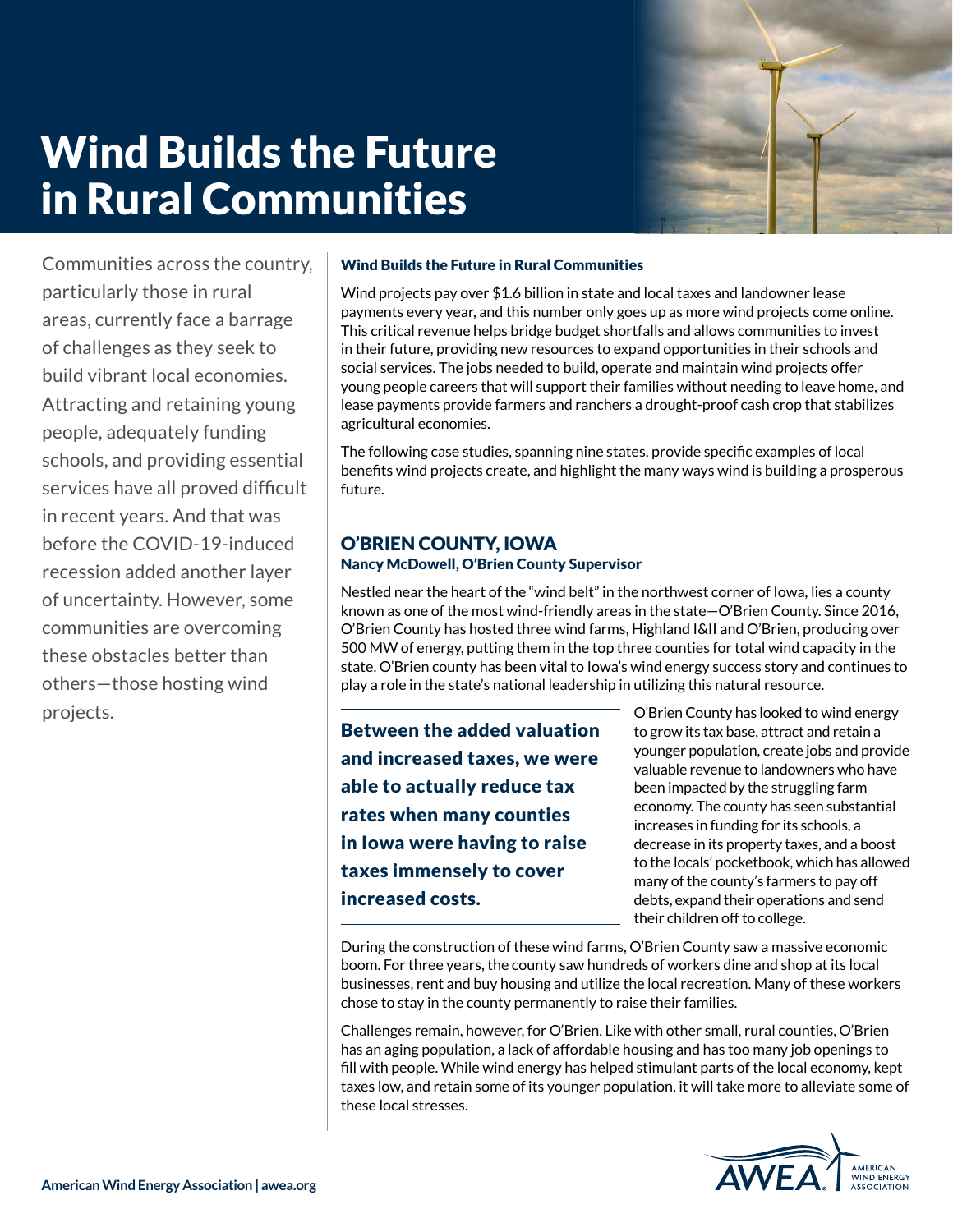■ Left: Construction of Highland Wind Farm *Photo: ©Brian Barkley 2015*



Despite these challenges, the community has welcomed the benefits wind energy has brought to help sustain the county, while others feel the strain. COVID-19, while a hiccup in the road, has not burdened the county's budget, due in part of the revenue coming from its wind farms. O'Brien County Supervisor, Nancy McDowell, says their wind projects have been "very reassuring" and a "critical" part to their budget. McDowell adds, "Between the added valuation and increased taxes, we were able to actually reduce tax rates when many counties in Iowa were having to raise taxes immensely to cover increased costs."

#### CHEROKEE COUNTY, IOWA Bill Anderson, Cherokee County Economic Development

Cherokee County, situated in northwestern Iowa, is an emerging wind energy leader in the state. The newly built 200 MW Glaciers Edge wind farm is one of two Iowa wind projects with purchase power agreements from corporate tech giant Google. Google's investment has resulted in 25 new jobs and \$1.5 million in annual property tax payments to the county, and a second phase of this project is currently under development.

Like with many smaller rural counties, Cherokee has faced challenges making the resources and infrastructure available to execute large-scale economic development projects, which is why Glaciers Edge is a success story. The collaborative spirit between the county government and the developer to bring this project to fruition has resulted in a diversified and vibrant local economy. Attracting and retaining a workforce also continues to be a challenge, but thanks to generous donors, the county now offers the Cherokee County Promise Fund which helps with tuition for those attending Western Iowa Tech Community College. All of this is an effort to provide a high quality of life, which then fosters growth in the county.

Another hurdle the county has had to face is the COVID-19 crisis,





■ Above: Glaciers Edge Wind Farm *Photo: ©Cherokee Area Economic Development CorporationLeft:* 

**n** Left: Bill Anderson (Cherokee Area *Economic Development) and Jacob Bossman (State Representative and Senator Grassley regional director) stand in front of a wind turbine blade where a signing ceremony was held to commemorate the completion of Google's Glacier's Edge Wind Project*

which forced area small businesses to close their doors. While the county has now regained some footing with their community support to "buy local," many of the county's business leaders are still experiencing issues with sales and disruption to the supply chain.

Despite all of this, there is an optimistic view the endures among Cherokee's residents because of projects like Glaciers Edge, which has steadied the county's economic ship. Because of the economic benefits the project delivers to the community, such as funding for the school district and lease payments to landowner, many residents are looking forward to the second phase of Glaciers Edge Wind Project.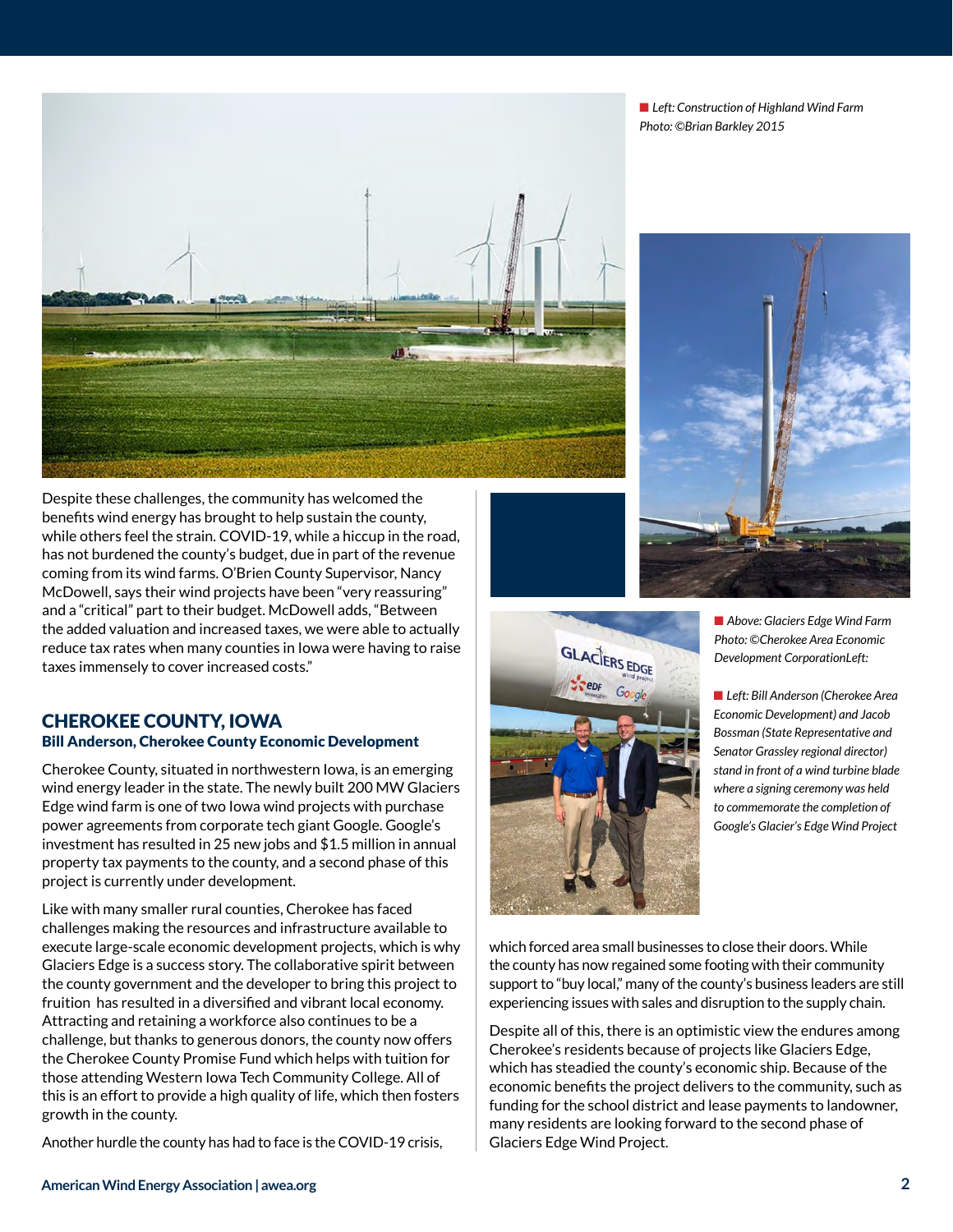#### FORD/LIVINGSTON COUNTY, ILLINOIS Jeff Bryan, Tri Point School District Superintendent

Prior to the investment from the wind industry in our community, we had been forced to cut our school staffing back to the bare bones. We had let 10 teachers go and downsized our support staff. Even with those measures we were running a \$300,000 operating deficit while grappling with unpredictable state funding. Under those circumstances, it's extremely difficult to retain talented teaching staff and offer our students the opportunities and support services they deserve.

The roller coaster of state funding for our district is certainly going to worsen in the current economic environment. The loss of tax revenue during COVID-19 and added costs to governments at all levels cast a huge shadow over future funding levels. Locally, we're also facing added costs to assist our students and teachers with online learning.

And we are being proactive about developing creative solutions to provide our teachers and families the best possible safe-guards next year. Steps such as enabling remote teaching should we need to provide precautionary quarantines for a teacher or class – anything we can do to avoid forcing teachers to take precautionary

With those funds, we have our own, local stream of funding allowing us to confidently make long-term investments in our district. To date, we have hired teachers, improved our buildings, and upgraded our technology.

sick days and further disrupt their students learning.

The wind farms in our district have been life-changing for our students, our teachers, and the future of our district. The two wind farms in our district together generated over \$2 million in revenue in their first year on our tax rolls. We will see more than \$3 million in revenue over the life of these projects.

With those funds, we have our own, local stream of funding allowing us to confidently make long-term investments in our district. To date, we have hired teachers, improved our buildings, and upgraded our technology.

#### LOGAN COUNTY, ILLINOIS William Thomas, Logan County Economic Development Partnership

Logan County is no stranger to the economic benefits of wind development. With three wind farms operational today and a fourth under construction, it is enjoying significant new funding to invest in our communities, in services for our residents, and in long-term community revitalization for our towns and villages.

With Covid-19 impacting our local businesses, schools, and our two local colleges, we are fortunate to have the extra layer of

This newer source of revenue is more important than ever during uncertain economic times, including the COVID-19 pandemic. We're fortunate to have an extra layer of certainty in our budgets as a result of the local wind projects.

certainty in local budgets that harvesting wind provides. Reliable, locally controlled revenue sources allow us to continue major projects in the county, even in difficult economic times – including the renovation of county buildings and the construction of a new high school in Mt. Pulaski.

In addition to the significant tax revenues for basic services, the wind industry is an important new community partner for our region. The industry has responded to numerous local charities in need – often without recognition. Hill Topper wind farm, the most recently completed project, contributed \$110,000 to area economic development, allowing for the creation of a local food coop and renovation of historic buildings, including the historic former courthouse where Abraham Lincoln once practiced law in Mt. Pulaski.

The wind projects in our region generate hundreds of millions of dollars in capital spending across the state, and tens of millions of dollars in payments to landowners over the life of each wind farm. Our partnership with the wind industry also presents an important opportunity for future growth and prosperity outside the energy sector. Expanded access to clean and reliable new sources of energy make Logan County more attractive to additional new investment from industries of all kinds.

The Logan County Economic Development Partnership is proud to partner with the wind industry and further add to the diversity of energy that is helping Logan County and Central Illinois grow and prosper.

#### TIOGA (WILLIAMS COUNTY), NORTH DAKOTA Dennis Lindahl, Director of Economic Development

Here in Tioga, we're looking to the future. Our city has focused a strategy on building a foundation for creating a community that addresses quality of life issues. We first spent a few years focusing on developing and growing local activities, especially focused on education. We developed and financed successful programs for 21stcentury workforce like "Drone Camp for Kids," now in its 5th year.

Once activities were vibrant we turned our focus onto building facilities to host events, which led to our \$5.2 million dollar Community Center with an indoor play area and library, new police department, and new museum. The pandemic is posing challenges to the use of our new facilities, but the low population density and the increasing ability of people to work from home is now viewed as a potential asset to the offerings in our community.

This has brought us to our final focus, which is attracting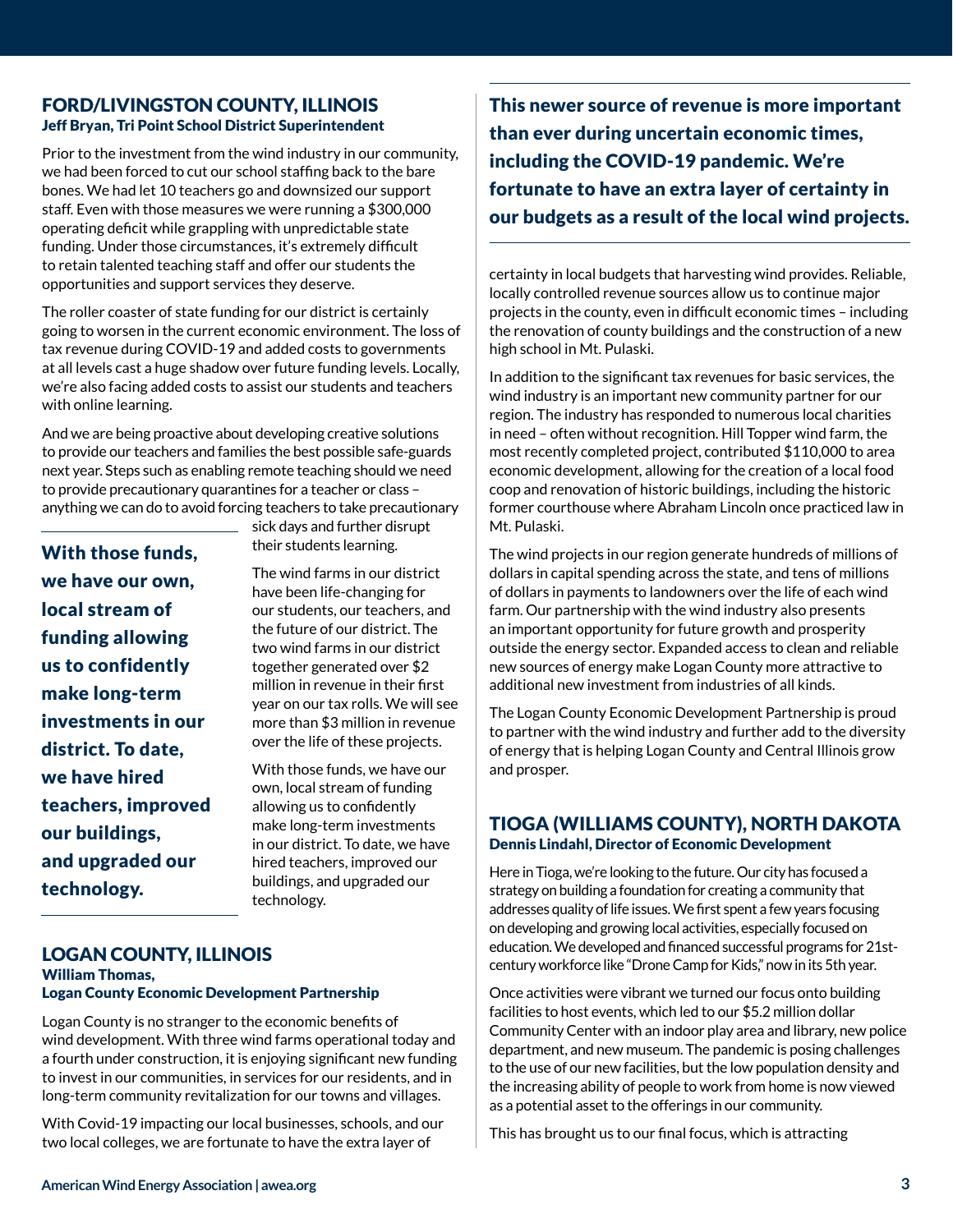A wind project fits directly into what Tioga is seeking: jobs with a focus on skilled trades mechanics, construction workers, electricians, and plumbers —that include using advanced technology and making use of our focus on STEM certification programs that we have invested in heavily.

industries. We now have a foundation for creating quality in people's lives and feel confident with our 'total package' of offerings and are courting several potential industries, which are showing tremendous promise.

One of those promising industries that we've begun to partner with is the renewable energy industry. Our area's first wind development is expected to be fully operational by the end of this year, and has brought new construction jobs and new funding for community resources with it. This project alone will help to support volunteer fire districts, school districts, and a community college in Williams and Mountrail counties, representing a significant investment into towns like Tioga.

A wind project fits directly into what Tioga is seeking: 21st century jobs with a focus on skilled trades-- mechanics, construction workers, electricians, and plumbers—that include using advanced technology and making use of our focus on STEM certification programs that we have invested in heavily. We're excited to continue to pursue opportunities with wind, and to see just what the future holds.

#### SPIRIT LAKE TRIBE, NORTH DAKOTA Ryan Brown, Project Manager, Spirit Lake Tribe

The Spirit Lake Tribe's commitment to wind energy aligns closely with our values as a community. We have a longstanding commitment to environmental preservation and energy efficiency – in fact, we completed construction on the first net-zero school on tribal land (and the first in North Dakota) three years ago, meaning that our school produces more energy than it consumes each year.

 But this project also makes economic sense for our tribe and our broader community. The proposed project on our tribal land provides almost two-thirds of our energy needs, dramatically The project on our tribal land provides almost two-thirds of our energy needs, dramatically reducing our annual utility costs and allowing us to achieve more energy independence. Especially in the wake of COVID-19, the cost savings and the measure of selfreliance provided by wind are a huge weight off our shoulders.

reducing our annual utility costs and allowing us to achieve more energy independence. Especially in the wake of COVID-19, the cost savings and the measure of self-reliance provided by wind energy are a huge weight off our shoulders.

 While we work on support for the larger project, the plan in motion to install our 1.5 MW wind turbine is just one example of a growing shift towards alternative energy sources by Native American tribes. Around the country, more and more tribes are beginning to take advantage of renewable energy projects as a way to power our communities into the future. Wind energy and other forms of renewables can provide not only the energy independence and lower electricity costs that we're seeing right here on Spirit Lake Reservation, but also new job opportunities for locals and even the possibility of additional revenue streams – all while continuing to preserve our land for the next generation.

Ultimately, our ability to invest in wind energy will allow us to be able to invest in other priorities in the long run while furthering our commitment to sustainability. The utilization of wind power in our community is estimated to save us almost \$500,000 per year, which can be redirected toward other programs and services for our tribe. Those savings are a powerful tool to have at our disposal during economic downturns, and our shift to wind is one that we will be proud of for decades to come.

### FORD COUNTY, KANSAS

#### Joann Knight, Ford County Economic Development

Southwestern Kansas sees some of the highest average wind speeds in the nation, and we've been able to turn this natural advantage into a new stream of revenue for rural communities throughout the area. Ford County in particular is home to one of the first wind developments in Kansas, and has been a hotspot of wind energy ever since.

The first phase of the Spearville Wind Energy Facility was just the third wind project to come online in our state, and it brought millions of dollars to Ford County and Spearville township. Over the life of the project, this first phase alone is expected to result in almost \$15 million of funds in total, including more than \$5 million for the local school district, almost \$4 million to Ford County, and \$3 million to Dodge City Community College.

These investments into our county's rural communities were just the tip of the iceberg. Since then, Ford County has seen two expansions of the Spearville project, and three additional developments – Ironwood, Western Plains, and Bloom Wind Farm – have all come to town, bringing additional revenue and strengthening our main streets, schools, and government services.

Each of these projects brings construction jobs and an influx of capital investment, as well as long-term maintenance jobs and added revenue for related local companies. For example, the construction of the Western Plains wind farm resulted in about 200 temporary jobs and three dozen permanent jobs in the community. The development also created additional economic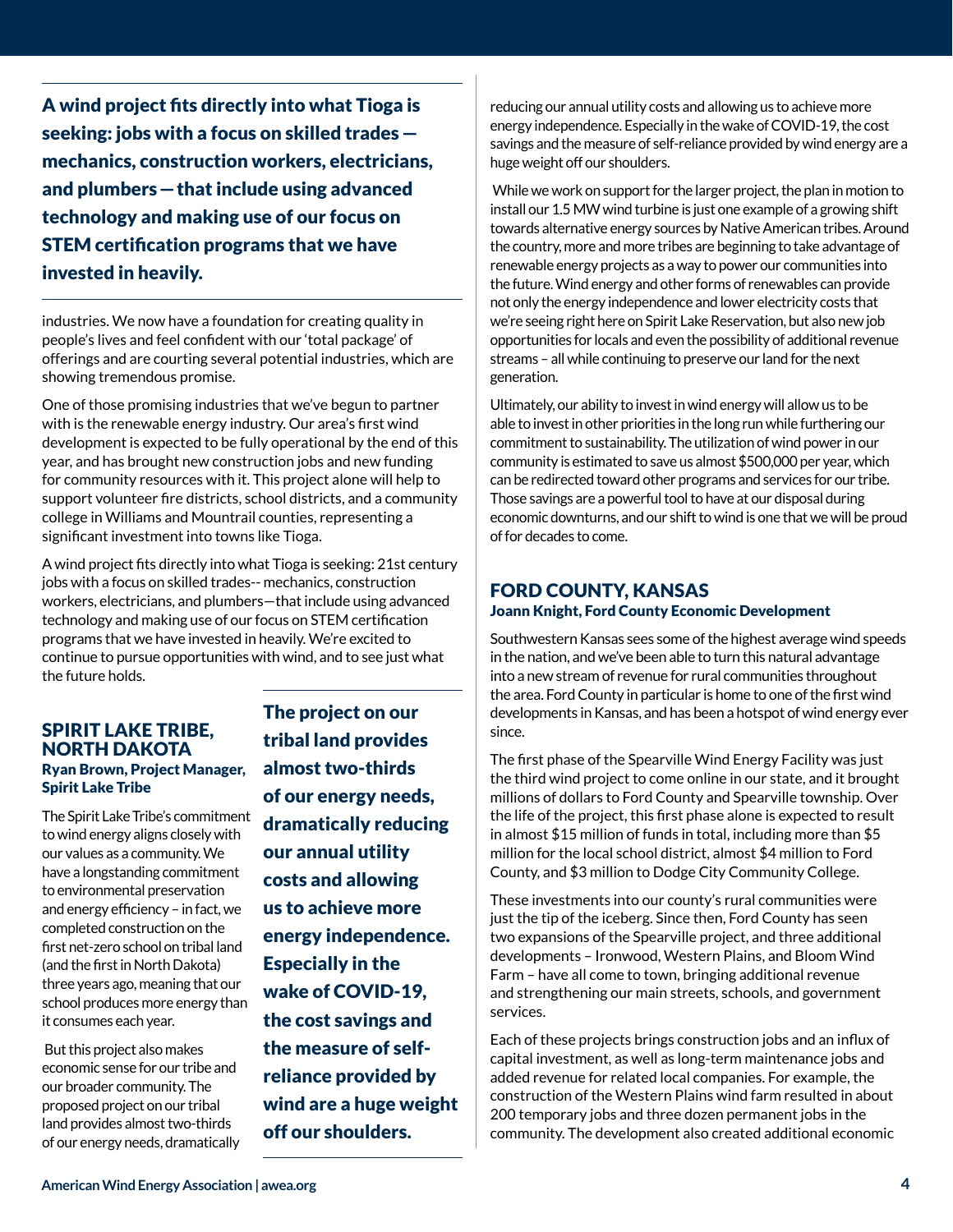Particularly in uncertain economic times, our towns and counties can rely on wind to keep the lights on – both literally and figuratively.

opportunity throughout the supply chain – most notably, business for local Hutchison nacelle manufacturer Siemens Gamesa.

In short, wind developments have been a huge source of economic growth for Ford County and for other rural communities in western Kansas and across the country. Particularly in uncertain economic times, our towns and counties can rely on wind to keep the lights on – both literally and figuratively.

#### PRATT COUNTY, KANSAS Kim DeClue, Pratt County Economic Development

Pratt County is proud to be a part of Kansas' success in wind power. Our county is already home to some of the best winds in the nation, and we look forward to continuing to develop our position as a leader in renewable and sustainable energy.

Each wind development brings a variety of economic benefits to our area, from an influx of capital investment to both short-term and long-term jobs. For example, the most recent completed project in our county created 250 jobs during construction in late 2018 and continues to power a dozen maintenance jobs while operational. We're also fortunate to benefit from World Wind & Solar's presence in our county – they not only provide maintenance services for existing developments, but also are committed to training technicians across the country with their mobile university.

Proceeds from our wind projects have also already helped fund 20 different taxing entities that provide community resources for Pratt County, from the animal shelter to the county's museum to the local community college. Soon, we'll also see progress on one of our largest projects to date supported by wind energy revenue: the county's new Public Safety Center. The new building will provide more necessary space and resources for the county's emergency medical services, fire and rescue, and emergency operations center teams. Wind power has proven to be a valuable partner in making these types of crucial investments into our communities and serving our citizens.

Wind has already driven growth in Pratt County and in other rural communities across the country, and Kansas is poised to take advantage of even more economic benefits as our wind footprint continues to grow. Just last year wind became the largest source of energy in our state, and only one other state in the nation generates more of their energy from wind power. This continued progress continues to open doors to steady streams of revenue for rural communities like ours, and paves the way towards a more forward-thinking future for Kansas.

#### TORRANCE COUNTY, NEW MEXICO Wayne Johnson, County Manager

In Torrance County the challenges faced are those common to much of rural America: transportation, job creation opportunities which makes workforce development challenging, and the ability to attract new businesses outside of core established industries. Infrastructure as a whole is a challenge – everything from water to roads to rail access – those are all challenges for Torrance County. It's all tied together.

Torrance County's tax base is not built on GRT (gross receipts tax) as far as its budget is concerned. The County is heavily reliant on property taxes, but that generally changes exposure of a crisis like the COVID-19 crisis to a later exposure if at all. The County has had unexpected expenses related to the crisis.

Having wind projects in Torrance County has absolutely helped the County ride out the crisis and is going to help secure the County's economic future. There are currently two operational wind projects in Torrance County that are budgeted into overall revenue mix.. There are six more coming online before the end of 2021. None of that money is in the budget currently. Between existing wind projects, lagging indicators of health, constructions projects and additional workers in the County, the County may not feel the GRT changes in the budgetary process. With the latest projects coming online by the end of 2021, Torrance County anticipates a 30% increase in overall revenue as compared to the operating budget. Wind is a commodity in Torrance County and we are maximizing it.

> SWEETWATER, NOLAN COUNTY,

Formed in the late-90s around the Trent-Mesa

the Sweetwater Enterprise for Economic Development (SEED) works with nine projects in Nolan County and the surrounding region. Ken Becker, Executive Director at SEED MDD, has seen the landscape go from no towers in 1998 to more than 1,300 in 2010 with more in the

**TEXAS** 

project,



■ Kevin Carter, president of the Amarillo *Economic Development Corporation.*

construction phase. The current turbines can produce over 2,000 megawatts of clean, renewable energy that is keeping the AC on during these 100 degree plus days in Texas.

Outside of energy generation, wind plays a vital role in local economies and the job market – Becker noted that despite the pandemic and oil and gas downturn, wind has remained a stable source of good-paying, technical jobs that help power communities in more ways than one. "I think the challenge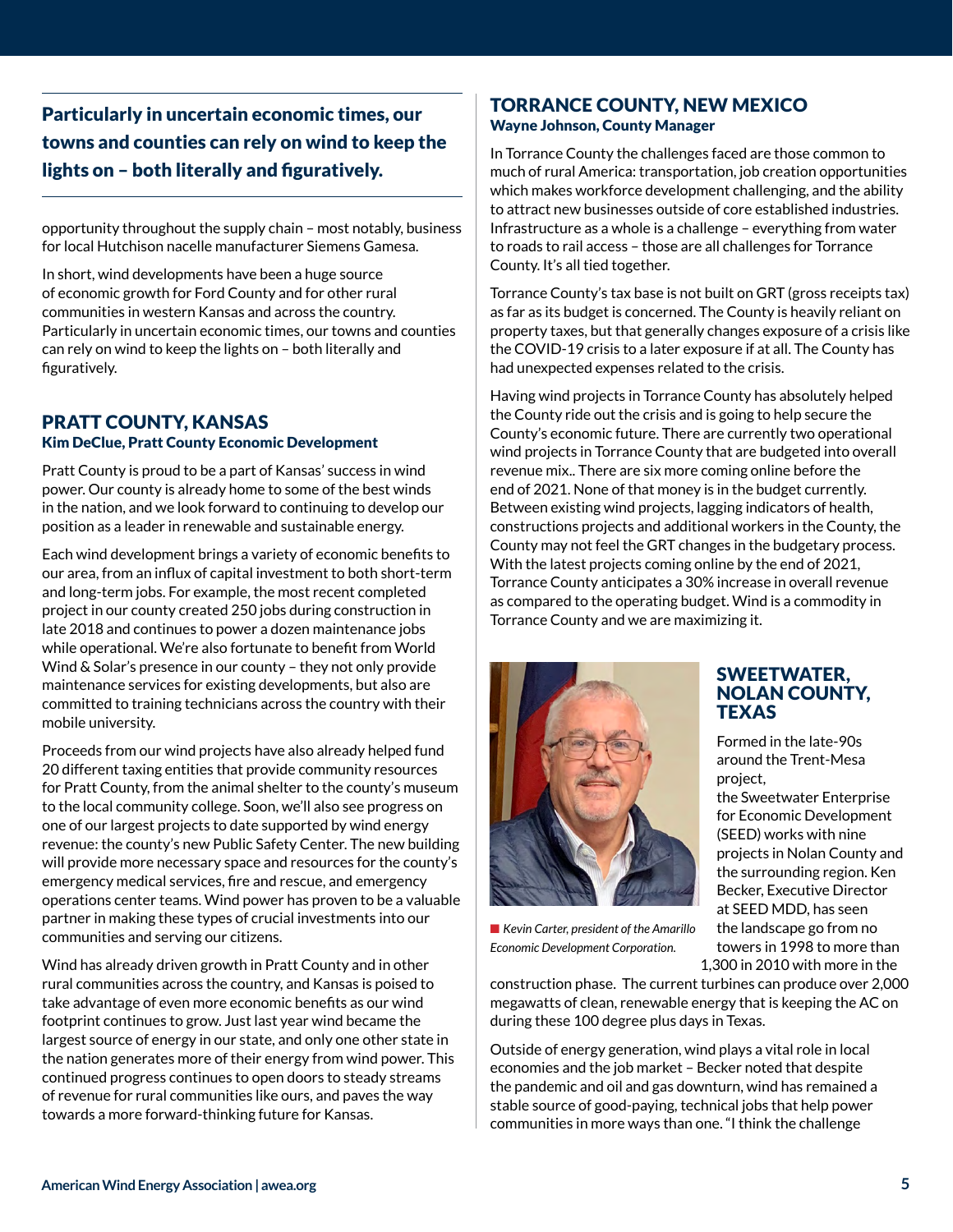

 These jobs offer young workers the ability to provide a good living and high quality of life for their families, an opportunity that wasn't always available in rural settings.

for everybody is how are we going to operate, and do these challenges change the way we do things," said Becker. "We've been at this for 20 years, so it doesn't feel like a new industry for us anymore. We're part of the critical baseload renewable energy industry and we're not going to let the pandemic alter our course, a course people are relying on for power and jobs."

For the Becker's, wind is a family affair; Ken's two son-in-law's worked in the wind industry and traveled the United States. His daughter taught at Texas State Technical College and had wind students in her classes. Wind energy has afforded Ken's grandson, a wind technician in training, the opportunity to travel around the country and witness firsthand the profound impact wind has on communities nationwide. Becker also acknowledges wind's role in bringing families back to rural communities, saying "These jobs offer young workers the ability to provide a good living and high quality of life for their families, an opportunity that wasn't always available in rural settings."



As home to the most wind turbines in the region, Nolan County is a premier example of the widespread, positive effect wind has on Texas communities and the nation. If Texas were to be a country, it would be ranked as the 5th largest producer of wind energy in the world, and Nolan County alone would be the 28th ranked country on that list.

■ *Kevin Carter, president of the Amarillo Economic Development Corporation.*

#### OLDHAM, RANDALL AND POTTER COUNTIES, TEXAS

Wind makes an impact in every community it calls home – from clean power to high-paying jobs, wind offers a wide array of benefits beyond the homes and businesses it powers. Across the Texas Panhandle, including Amarillo, one of wind's documented benefits is the positive effect on the area's tax base.

Coupled with the lowest unemployment in the state, the Panhandle's wind industry presence helps distinguish the region as an economic outlier. "It goes back to our fundamental mission to build up Amarillo, which includes recruiting wind projects and manufacturers that contribute to a stronger tax base for many of the surrounding counties," said Kevin Carter, president of the Amarillo Economic Development Corporation. "Wind is creating regional wealth for these tax entities, and the capital expenditure has created more jobs."

Carter also addressed wind's staying power in the face of economic adversity, noting how wind's presence in the area means new jobs from wind manufacturers, new opportunities for students and workers and the ability to revitalize local economies. "These projects can have a big impact without using a drop of water, and that's a big reason our corner of Texas has been so receptive to wind. Neighboring counties like Oldham, Deaf Smith and Carson are traditionally ranching and farming communities that don't see major economic growth, and we appreciate the stable jobs and opportunities that our people can rely on," said Carter.

In next door Oldham County, wind is responsible for more than a billion dollars in community investment, and it has recently seen the expansion of that through repowering, which extends the lifespan of projects while contributing to the economy through temporary jobs to upgrade the turbines, community investment and stable, well-paying jobs.

Judge Don Allred of Oldham County has helped secure several wind projects in his county and recognizes the importance of the industry in the area. "Because Wildorado Wind Ranch was repowered, Oldham County is guaranteed to continue seeing great jobs, land-lease payments to landowners, and low tax rates that benefit our community," said Allred. "Wind energy has been and continues to be an irreplaceable resource for Oldham County."

# HOLT COUNTY, NEBRASKA

Holt County, the eastern gateway to Nebraska's Sandhills region, is one of the state's windiest counties and home to Nebraska's largest wind farm, Grand Prairie. The 400 MW project online in 2016. Since then, it has meant new jobs and new farm income for area residents, an expanded sales

In a county with a population of around 10,200 people, fifty families can make a world of difference.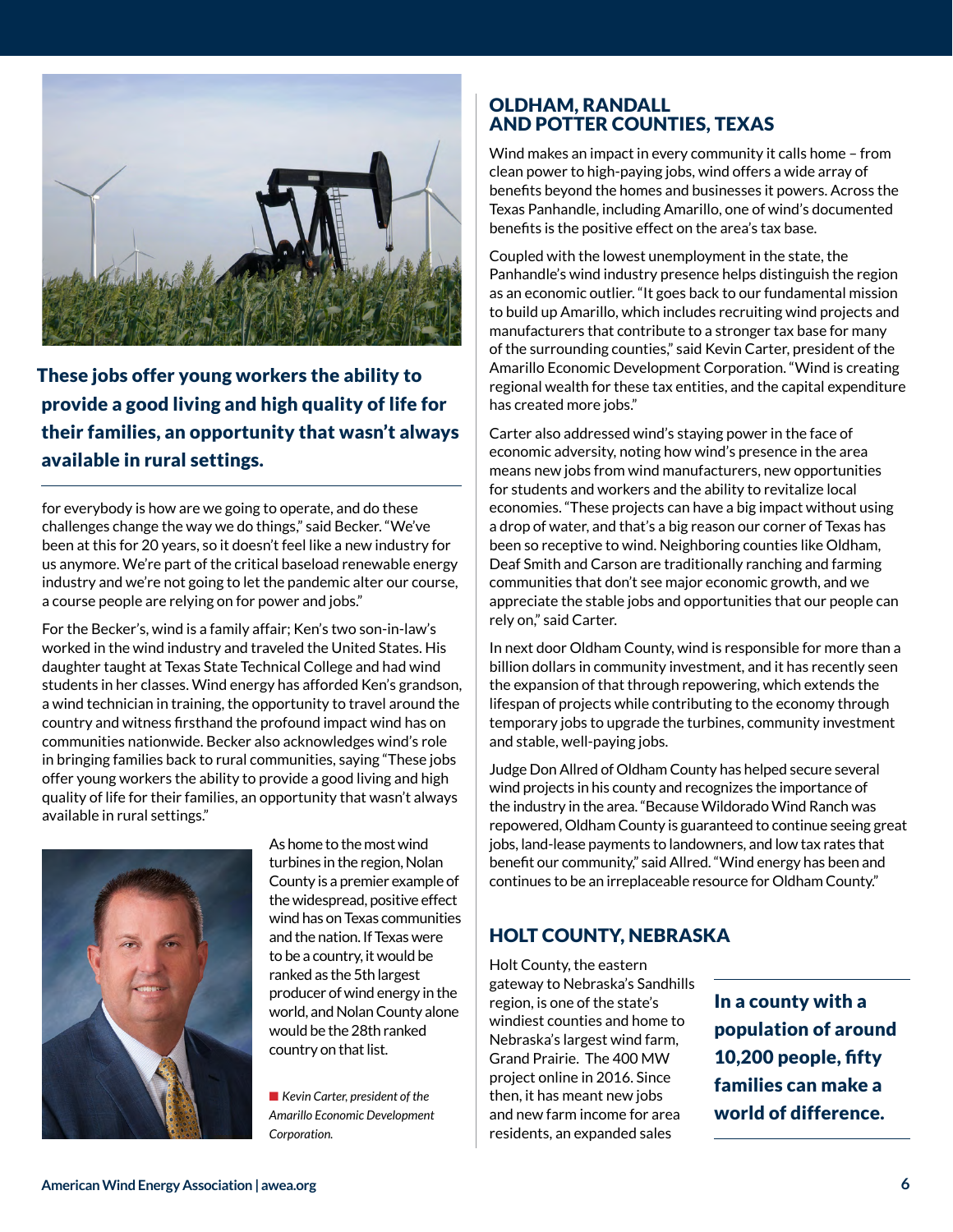base for local small businesses, and added tax revenues for local governments and schools.

Darby Paxton, director of Holt County Economic Development, says wind energy initially breathed new life into the regional economy and has helped sustain it during the pandemic.

"From the increase in stays in hotel rooms to goods and services to spending money in local shops and restaurants, it is hard to find a local small business that does not boast of the increase in sales since the start of wind farm production," he explains. "Wind energy is now a part of the community. I shudder to think of how our businesses would have survived the latest pandemic without the increase in permanent residents in Holt County. In a county with a population of around 10,200 people, 50 families can make a world of difference."

William Tielke, chairman of the Holt County Board of Supervisors, agrees. "When you get a business that adds people to a region, like the windfarms, it helps every business on Main Street. Rural Nebraska needs people."

Additionally, in a county where agriculture is the dominant industry, wind energy has provided a crucial boost to farmers at a time when commodity markets have gone from bad to worse.

"It has absolutely made a difference," said Mike Zakrewzki, a Holt County farmer and landowner. "As the ag sector cycled lower and lower, I have had more and more people come up to me and express interest and desire in hosting turbines. Having supplemental income that isn't tied to our agricultural cycles has been a godsend to our Grande Prairie neighborhood, and I sincerely hope we can build more renewable projects to help ensure a healthy future for rural Nebraska."

Amy Shane, Superintendent of O'Neill Schools, says taxes paid by Grand Prairie have helped finance a long overdue school expansion. "The nameplate capacity tax has replaced funds that would otherwise have to be generated through property tax asking. This has assisted in our being able to complete an addition at our high school." She also notes the opportunities the industry has created for her graduates. "Wind energy has created jobs for some of our young graduates and brought other workers to our region."

Zakrewski says evidence of this is easily apparent and provides hope for the future. "With the wind project, I now see kids on a daily basis who grew up here that have returned home to become turbine technicians. They are raising their families here, filling our schools, churches and stores. It's heartwarming to see, and it's exactly what rural areas like ours desperately needed."

# ANTELOPE COUNTY, NEBRASKA

Nestled amidst the rolling hills of northeast Nebraska, Antelope County is the highest producing farm commodity county in the state. It is now also the top wind energy production county, approaching nearly 800 MW in wind energy capacity within county lines.



■ Lauren Sheridan-Simonsen, director *of the Neligh Economic Development Office*

The wind energy industry has integrated itself well, says Lauren Sheridan-Simonsen, director of the Neligh Economic Development Office. "We have experienced great relationships with local wind energy professionals who are involved in the local community and generously support local

non-profit organizations," said Sheridan-Simonsen. "The money from wind energy companies is definitely making it easier for landowners and producers to stay afloat. The benefits to local schools, AG societies and fire departments is a great benefit during the challenges we have faced over the past several years. The business that wind energy brings to local communities helps keep small business in business. Restaurants, grocery stores, convenience stores, hair salons, gyms, medical/dental/ chiropractic clinics, mom and pop shops and motels have truly benefited from the wind energy community."

I had just moved home after college and was looking for something I saw as a career rather than a job," Briese said. "The job opportunities created are vital to drawing in younger generations. I can't think of any other industry in smaller communities that creates jobs like the wind industry has.

Former Antelope County Board of Commissioners chairman and area farmer and landowner Leroy Kerkman says the county benefits as a whole, particularly by way of property tax relief, and that wind farms have become a natural part of the area's landscape. "I have experience with wind farm development both as a farmer and an elected official," Kerkman said. "Done the right way, wind energy development can benefit everyone. I live near turbines and they've become just another part of the landscape. In the meantime, they create home-grown energy and broaden our county's tax base, easing the property tax burden on landowners."

And Chelsey Briese, an operations support facilitator for one of the county's wind farms, said wind energy is a game-changer for younger people wanting to build careers and raise families in rural places. "I had just moved home after college and was looking for something I saw as a career rather than a job," Briese said. "The job opportunities created are vital to drawing in younger generations. I can't think of any other industry in smaller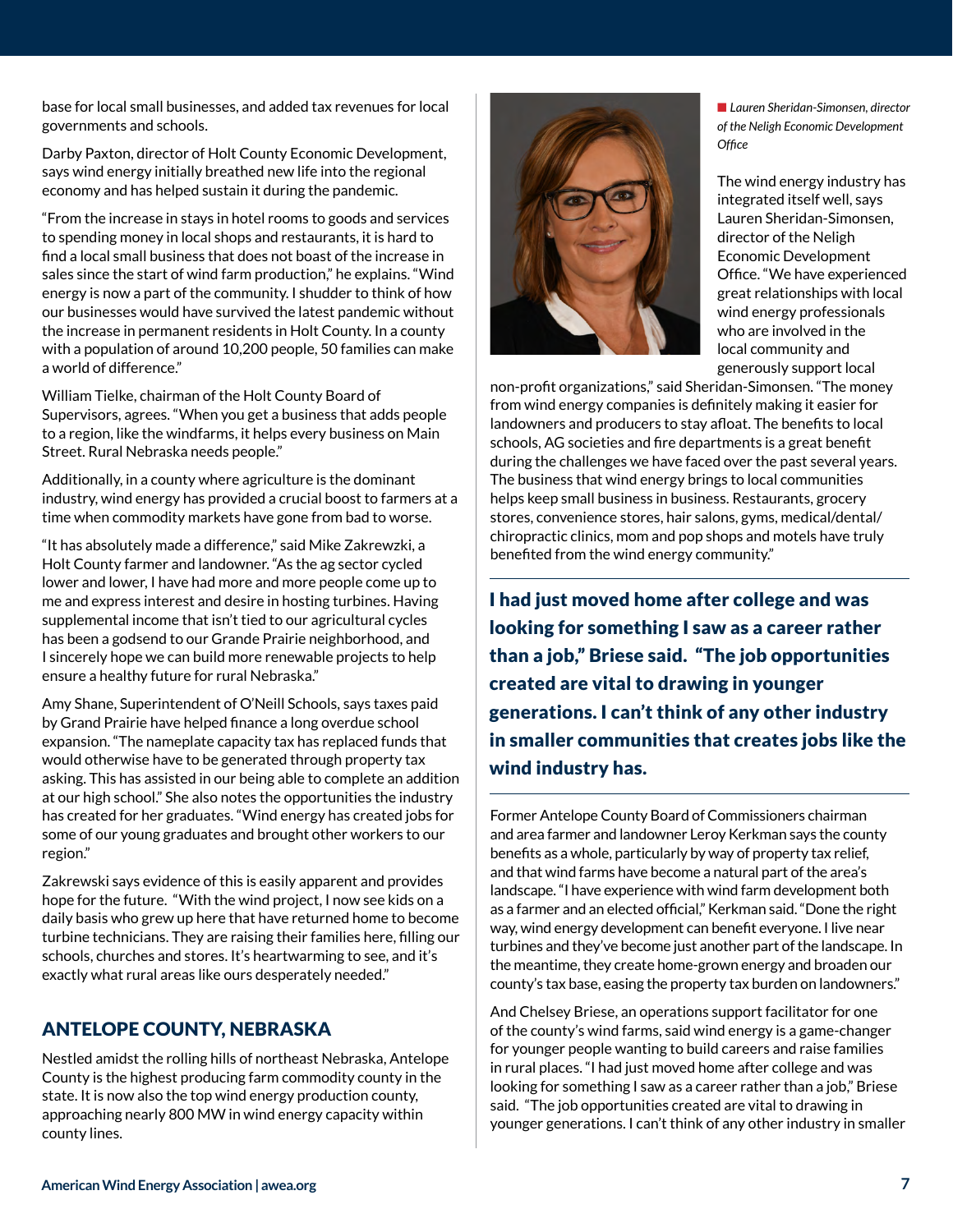communities that creates jobs like the wind industry has." Briese thinks wind energy will only continue to help rural Nebraska grow, if the opportunity it presents is embraced as such. "The resource and potential are here, why not capitalize on it?"

#### BENTON COUNTY, INDIANA Paul Jackson, Benton County Economic Development Corporation

It's no secret that our rural communities have faced a number of challenges over the years – but in Benton County, solutions have emerged by the power harvested from its fields. It's only been relatively recently that new developments like increased access to high-speed internet and a shifting culture around remote work have begun to alter the way people earn a living, but this change is difficult to achieve in rural areas.

Paul Jackson, Economic Development Director in Benton County, believes that infrastructure plays an important role in the conditions of rural America. As Jackson pointed out, "almost everything is run through the internet these days."

Not only do rural areas face economic problems, but they also struggle to retain their population. Jackson stated that most kids in rural communities will not return after graduating high school and heading to college. For the sake of their future, Benton County desperately needed updated infrastructure, and they were able to afford it with the help of the county's wind farms.

Many rural communities, like Benton County, lack reliable access to high-speed internet. Nearby wind farms helped to rectify this inequity, providing over \$1 million of the \$6.2 million it cost to complete the project to run fiber optic line through communities in Benton County. This infusion of tax revenue from nearby wind farms helped offset the shortfall between a grant from the state and the full project cost. According to Jackson, Benton County's new fiber optic network will provide high speed, low-cost internet to 75-80 percent of its citizens by the end of 2020. The remaining 20 percent will have similar access through new wireless towers in the area. This undertaking, made possible in part by nearby wind farms, will make e-learning a new reality for Benton County residents and help attract new local business.

The rural internet improvements were just the tip of the iceberg as advancements have been taking place over the past decade. Thanks to wind energy, Benton County was able to allocate \$3 million to their local school corporation, advancing the quality of education. Since 2007 the wind farms in Benton County have generated \$38.4 million for road improvements. By 2038, \$26 million will be spent upgrading emergency vehicles and training EMTs to become paramedics. All of this revenue and investment has fueled the creation of 95 new jobs and the construction of a new tourism center, all while providing 988 MW of clean energy to the grid. Wind power has provided a level of economic stability and will do so for decades to come.

Benton County is an excellent example of the benefits of wind energy. Their wind farms have not only generated tens of millions of dollars for improving the county, but also help in the small steps



**n** Randolph County, Indiana

we are taking toward reducing our carbon footprint. Wind energy offers rural communities across Indiana a unique opportunity to attract businesses, provide local residents with good-paying jobs, and build up a local tax base in a sustainable way. That much is clear from the success of wind energy in Benton County.

# RANDOLPH COUNTY, INDIANA

#### Ceann Bales, Executive Director Randolph County Community & Economic Development **Corporation**

 It's not uncommon for rural communities to struggle as manufacturers close their doors and young people seek other opportunities due to the lack of good paying jobs. The tax base as a result also suffers, leaving local governments to scrounge for financial resources to support the infrastructure and operations of the community. These struggles have only been exacerbated by the pandemic, causing further strain on local businesses.

In Randolph County, funding for local government has taken a hit through a 30% loss in the gas tax with fewer people driving to work. The local income tax, which helps keep property taxes low, is also falling. The county projects a million-dollar shortfall heading into 2021, something that is unfortunately not unique to counties across rural America.

However, there is hope for counties like Randolph – counties with wind farms in their communities. The wind projects in the county have helped to overcome some of the struggles of a decreasing manufacturing base, and in turn, provide for high paying jobs, helping to retain young people. The wind turbines require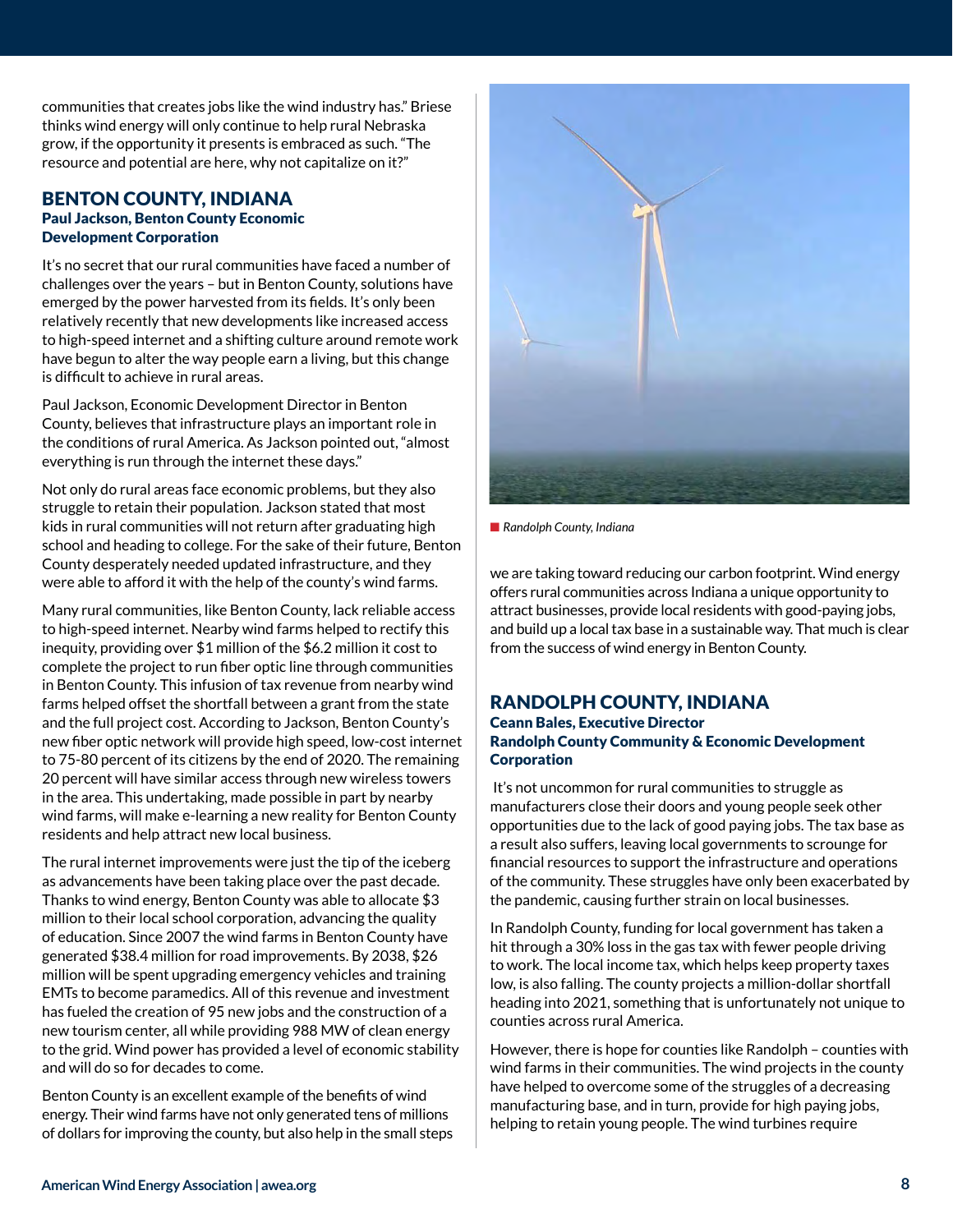inspections and maintenance, which is a skilled trade.

Annual tax payments provided by EDP Renewables has helped purchase much-needed equipment for the community, such as a new ambulance for the county's emergency medical services. Farmers also benefit from the wind farm, receiving lease payments for hosting wind turbines on their land, leaving 98% of the land undisturbed. Furthermore, the wind projects provide annual payments for three of the five schools in the county. Each school has used its funds to update facilities and upgrade technology in order to improve the education children receive.



"The income generated by the wind in Randolph County have been instrumental in helping the county navigate the negative financial impact of the pandemic," said Ceann Bales, Executive Director of the Randolph County Community and Economic Development Corporation. "The farms will continue to generate income for our county, provide high paying jobs for our youth, and help ensure our rural schools prepare our youth for either the workforce, technical degrees, or college."

# CAMPBELL COUNTY, SOUTH DAKOTA

#### Andrew Van Kuren, Campbell County Economic Development Corporation

There is no shortage of wind in Campbell County South Dakota and with it comes great opportunity. In December 2015, the Campbell County Wind Farm was completed with 55 turbines



■ Campbell County South Dakota.

■ Construction crews work on turbine construction for the Buffalo Ridge Wind *Farm in Deuel and Brookings counties. South Dakota will soon be home to hundreds more wind towers across the state. Photo: Courtesy of Steven Wegman*

being brought online generating 95 MW. The farm produces enough electricity to power approximately 25,000 homes for a year. With 700 homes in Campbell County, all of the electricity generated by the turbines runs through Basin Electric Power Cooperative. More is yet to come as Con Ed Development will soon begin phase two of the project to construct an additional 38 turbines, which are even more efficient with the advancements in technology.

Wind power has significantly increased the tax base for Campbell County. The original 55 turbines have been generating over \$300,000 in local taxes every year. The Pollock-Mobridge School District and Campbell County are both receiving over \$150,000 in taxes from the wind farm every year. The tax revenues will nearly double with Phase 2. The wind farms have also created about six full-time jobs in the region, which is significant considering the population of Campbell County is 1,466 people.

Development of wind energy has not been without some controversy in the community, but the county commissioners did it right – they took their time, they did their research, and they are applying knowledge they learned through the first phase of the project to implement zoning ordinances to meet industry standards and will apply zoning regulations to all aspects of the county, not just wind farms.

The many benefits seen by the county have proven valuable to Campbell County and should serve as a model to other counties in South Dakota.